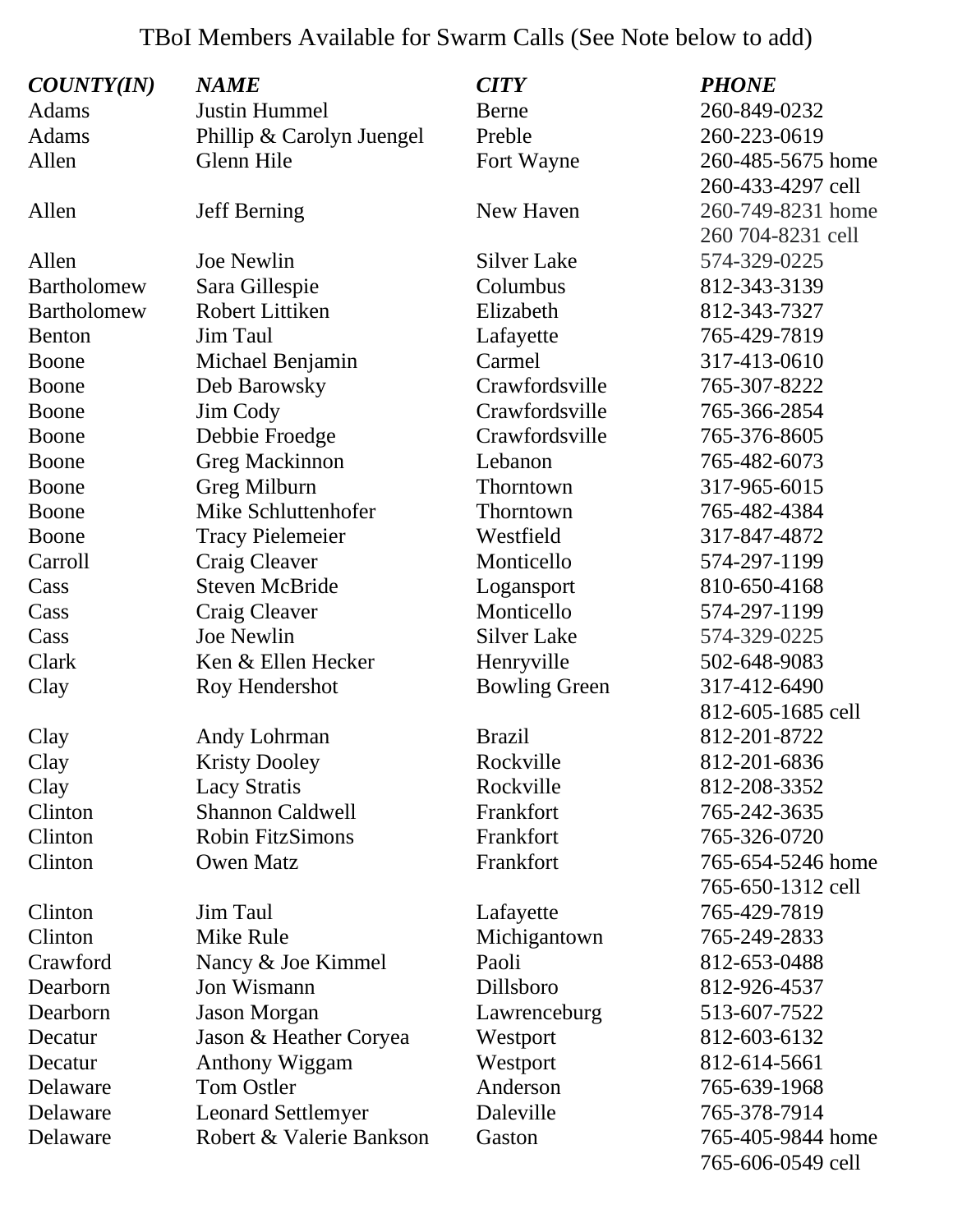| Delaware | Mark Hendrickson        | Selma                | 765-625-1336      |
|----------|-------------------------|----------------------|-------------------|
| Delaware | <b>Brad Truax</b>       | Selma                | 765-282-4197      |
| Dubois   | Dan Schroeder           | <b>French Lick</b>   | 812-631-7848      |
| Elkhart  | <b>Sammy Mohler</b>     | Millerburg           | 574-538-1795      |
| Elkhart  | Danny Slabaugh          | Nappanee             | 574-315-5586      |
| Elkhart  | <b>Joe Newlin</b>       | <b>Silver Lake</b>   | 574-329-0225      |
| Floyd    | John Schellenberger     | Greenville           | 812-923-9057 home |
|          |                         |                      | 502-939-1713 cell |
| Fountain | Kevin Hemp              | Attica               | 815-383-9009      |
| Fountain | Jim Cody                | Crawfordsville       | 765-366-2854      |
| Fountain | Debbie Froedge          | Crawfordsville       | 765-376-8605      |
| Fountain | Cheryl Russell          | Kingman              | 765-585-6752      |
| Fountain | Jim Taul                | Lafayette            | 765-429-7819      |
| Fountain | <b>Kristy Dooley</b>    | Rockville            | 812-201-6836      |
| Fountain | <b>Lacy Stratis</b>     | Rockville            | 812-208-3352      |
| Fulton   | Joe Newlin              | <b>Silver Lake</b>   | 574-329-0225      |
| Gibson   | Dave Keen               | Owensville           | 812-449-6724 cell |
| Gibson   | Lisa Keen               | Owensville           | 812-453-2743 cell |
| Gibson   | <b>Randy Cross</b>      | Princeton            | 812-664-6910      |
| Grant    | <b>Steve Deal</b>       | Fairmount            | 765-661-1025      |
| Grant    | Robert L. Walker        | Marion               | 765-661-6311      |
| Grant    | Joe Newlin              | <b>Silver Lake</b>   | 574-329-0225      |
| Greene   | Lora Burris             | Bloomfield           | 812-381-4165      |
| Greene   | Ben & Armonda Riggs     | Bloomfield           | 812-863-2771      |
| Greene   | <b>Wendy Spurlin</b>    | Dugger               | 812-699-0353      |
| Greene   | <b>Scott Powers</b>     | Lyons                | 812-659-3901      |
| Hamilton | <b>Tom Ostler</b>       | Anderson             | 765-639-1968      |
| Hamilton | Ed Linn                 | Atlanta              | 317-984-3854 home |
|          |                         |                      | 317-627-9750 cell |
|          |                         |                      | 765-277-6755 cell |
| Hamilton | Michael Bading          | Carmel               | 317-919-9112      |
| Hamilton | Michael Benjamin        | Carmel               | 317-413-0610      |
| Hamilton | <b>Phil Hutchinson</b>  | Carmel               | 317-445-6442      |
| Hamilton | John Cain               | Cicero               | 317-758-1555      |
| Hamilton | Mac Williams            | Fishers              | 317-440-1655      |
| Hamilton | David Zbieszkowski      | <b>Fishers</b>       | 317-517-2095      |
| Hamilton | Ross Harding            | Indianapolis         | 317-627-8269      |
| Hamilton | Gerald Zimmerman        | Indianapolis         | 317-501-7827      |
| Hamilton | <b>Tom McNutt</b>       | Noblesville          | 317-201-5682      |
| Hamilton | Jim Berndt              | Westfield            | 317-603-9875      |
| Hamilton | <b>Tracy Pielemeier</b> | Westfield            | 317-847-4872      |
| Hancock  | Michael Benjamin        | Carmel               | 317-413-0610      |
| Hancock  | Roy Ballard             | Greenfield           | 317-462-1113      |
| Hancock  | David Storch            | Greenfield           | 765-785-2550      |
| Hancock  | Joe & Jewel Corley      | <b>New Palestine</b> | 317-946-5761      |
|          |                         |                      | 812-267-8841 cell |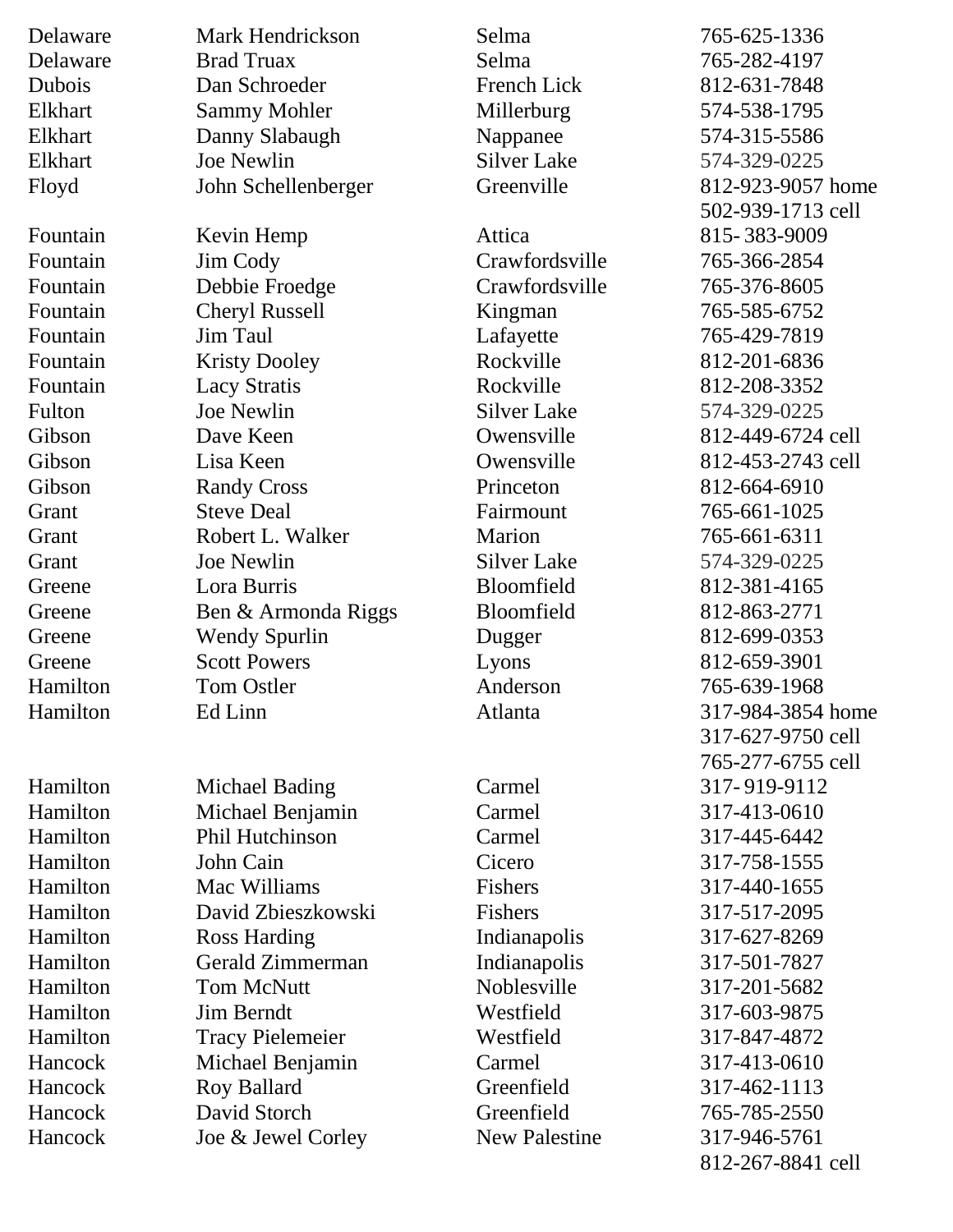| Harrison   | Eric & Heather Metcalf   | Corydon                | 812-734-1011      |
|------------|--------------------------|------------------------|-------------------|
| Harrison   | <b>Stanley Wilkerson</b> | Corydon                | 812-968-5406      |
| Hendricks  | LaRon Beemer             | Brownsburg             | 317-200-1985      |
| Hendricks  | George Hieston           | Brownsburg             | 317-508-1476      |
| Hendricks  | Heather Kopeschka        | Brownsburg             | 317-445-3754      |
| Hendricks  | Deb Barowsky             | Crawfordsville         | 765-307-8222      |
| Hendricks  | Debbie Froedge           | Crawfordsville         | 765-376-8605      |
| Hendricks  | <b>Terry Plank</b>       | Danville               | 317-745-1469      |
| Hendricks  | <b>Adam Meyer</b>        | Greencastle            | 765-346-0686      |
| Hendricks  | Kevin McBride            | Mooresville            | 317-626-9928      |
| Hendricks  | <b>Kristy Dooley</b>     | Rockville              | 812-201-6836      |
| Hendricks  | <b>Lacy Stratis</b>      | Rockville              | 812-208-3352      |
| Henry      | Nancy Fischer            | Middletown             | 765-533-4138      |
| Henry      | Vance & Kate Bell        | <b>New Castle</b>      | 765-278-2567      |
| Henry      | <b>Malcom Gwinn</b>      | <b>New Castle</b>      | 765-524-9979      |
| Henry      | DeWayne Spence           | Wilkinson              | 765-785-2439      |
| Howard     | Denise and Ron Shue      | Russiaville            | 765-271-9162      |
| Howard     | <b>Russ Kirchner</b>     | Tipton                 | 317-385-3845      |
| Huntington | Joe Newlin               | <b>Silver Lake</b>     | 574-329-0225      |
| Jackson    | Robert Littiken          | Elizabeth              | 812-343-7327      |
| Jasper     | Craig Cleaver            | Monticello             | 574-297-1199      |
| Jay        | Mark Hendrickson         | Selma                  | 765-625-1336      |
| Jay        | Kent Homan               | Portland               | 765-578-0047      |
| Jefferson  | <b>Bill Gallman</b>      | Marysville             | 812-722-5870      |
| Jennings   | Robert Littiken          | Elizabeth              | 812-343-7327      |
| Johnson    | <b>Rick Schultz</b>      | Greenwood              | 317-997-5665      |
| Johnson    | Gerald Zimmerman         | Indianapolis           | 317-501-7827      |
| Johnson    | Kevin McBride            | Mooresville            | 317-626-9928      |
| Johnson    | Mike Seib                | Mooresville            | 317-432-5342      |
| Johnson    | Ella Westhafer           | Nineveh                | 812-593-4339      |
| Johnson    | <b>Jay Kress</b>         | Rocklane               | 317-289-2252      |
| Knox       | <b>Michael Roark</b>     | Edwardsport            | 812-887-6717      |
| Knox       | Sarah Will               | Vincennes              | 812-890-5270      |
| Kosciusko  | Joe Newlin               | <b>Silver Lake</b>     | 574-329-0225      |
| LaGrange   | <b>Joe Newlin</b>        | <b>Silver Lake</b>     | 574-329-0225      |
| LaPorte    | <b>James Kaur</b>        | LaPorte                | 219-363-3648 home |
|            |                          |                        | 219-326-7908 cell |
| LaPorte    | Nancy Biggum             | <b>Rolling Prairie</b> | 219-363-2440      |
| Lake       | <b>Tom James</b>         | Cedar Lake             | 219-374-5180 home |
|            |                          |                        | 219-776-8467 cell |
| Lake       | <b>Mark Hovanec</b>      | Hobart                 | 219-712-8110      |
| Lawrence   | <b>Curtis McBride</b>    | <b>Bedford</b>         | 812-797-4269      |
| Lawrence   | David Branneman          | Mitchell               | 812-675-2782      |
| Madison    | Cody & Kayla Dixon       | Alexandria             | 765-606-4403 home |
|            |                          |                        | 765-810-6212 cell |
| Madison    | David Barrickman         | Anderson               | 765-641-9972      |
|            |                          |                        |                   |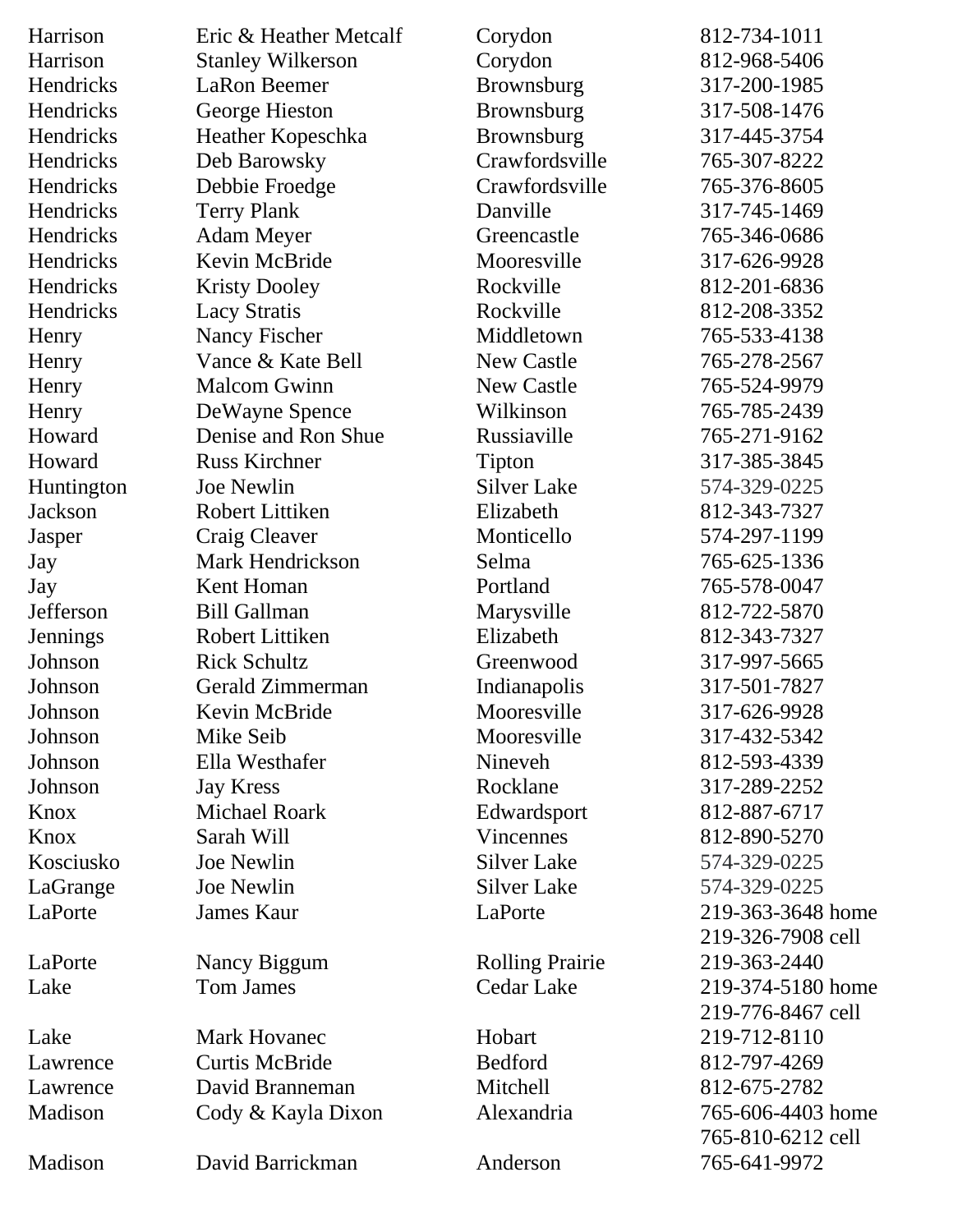| Madison         | Van Edmundson              | Anderson           | 765-620-0339      |
|-----------------|----------------------------|--------------------|-------------------|
| Madison         | Tom Ostler                 | Anderson           | 765-639-1968      |
| Madison         | <b>Leonard Settlemyer</b>  | Anderson           | 765-722-0540      |
| Madison         | John Suko                  | Anderson           | 765-642-6457      |
| Madison         | Michael Benjamin           | Carmel             | 317-413-0610      |
| Madison         | <b>Chad Ayers</b>          | Ingalls            | 317-670-8902      |
| Madison         | <b>William Sturgeon</b>    | Markleville        | 765-639-3580      |
| Madison         | <b>Steve Doty</b>          | Fortville          | 317-331-3945      |
| Madison         | Jim DeShon                 | Pendleton          | 765-425-7748      |
| Madison         | Scott Oldham               | Pendleton          | 765-402-7673      |
| Madison         | <b>David Peters</b>        | Pendleton          | 765-778-7814      |
| Marion          | Michael Benjamin           | Carmel             | 317-413-0610      |
| Marion          | Phil Hutchinson            | Carmel             | 317-445-6442      |
| Marion          | Donald Able                | Indianapolis       | 317-409-6887      |
| Marion          | Sam Dodd                   | Indianapolis       | 317-353-2475 home |
|                 |                            |                    | 317-894-3114 work |
| Marion          | <b>Thomas Dodson</b>       | Indianapolis       | 317-292-8799      |
| Marion          | <b>Catherine Doss</b>      | Indianapolis       | 317-332-6628      |
| Marion          | Joe Harding                | Indianapolis       | 317-640-4518      |
| Marion          | <b>Ross Harding</b>        | Indianapolis       | 317-627-8269      |
| Marion          | Jim Hoffman                | Indianapolis       | 317-340-3296      |
| Marion          | Roy Hoffman                | Indianapolis       | 317-253-0731      |
| Marion          | <b>Daniel Mapes</b>        | Indianapolis       | 812-614-4965      |
| Marion          | Michael/Leawana Wheatcraft | Indianapolis       | 317-372-2237      |
| Marion          | Becky Wigginton            | Indianapolis       | 317-297-8679      |
| Marion          | Gerald Zimmerman           | Indianapolis       | 317-501-7827      |
| Marion          | Kevin McBride              | Mooresville        | 317-626-9928      |
| Marion          | Mike Seib                  | Mooresville        | 317-432-5342      |
| Marion          | <b>Jay Kress</b>           | Rocklane           | 317-289-2252      |
| <b>Marshall</b> | <b>Joe Newlin</b>          | <b>Silver Lake</b> | 574-329-0225      |
| Miami           | Al Mitchel                 | Amboy              | 765-475-4905      |
| Miami           | Joe Newlin                 | <b>Silver Lake</b> | 574-329-0225      |
| Monroe          | <b>Tim Boland</b>          | Bloomington        | 812-558-0265      |
| Monroe          | Roger Lee                  | Bloomington        | 317-504-0371      |
| Montgomery      | Deb Barowsky               | Crawfordsville     | 765-307-8222      |
| Montgomery      | Jim Cody                   | Crawfordsville     | 765-366-2854      |
| Montgomery      | Jennifer Forney            | Crawfordsville     | 224-622-4340      |
| Montgomery      | Debbie Froedge             | Crawfordsville     | 765-376-8605      |
| Montgomery      | Daniel Truax               | Crawfordsville     | 765-366-1193      |
| Montgomery      | Jim Taul                   | Lafayette          | 765-429-7819      |
| Montgomery      | <b>Kristy Dooley</b>       | Rockville          | 812-201-6836      |
| Montgomery      | <b>Lacy Stratis</b>        | Rockville          | 812-208-3352      |
| Morgan          | Wyatt & Jocelyn Bower      | Martinsville       | 812-345-3271      |
| Morgan          | Kevin McBride              | Mooresville        | 317-626-9928      |
| Morgan          | Mike Seib                  | Mooresville        | 317-432-5342      |
| Noble           | Joe Newlin                 | <b>Silver Lake</b> | 574-329-0225      |
|                 |                            |                    |                   |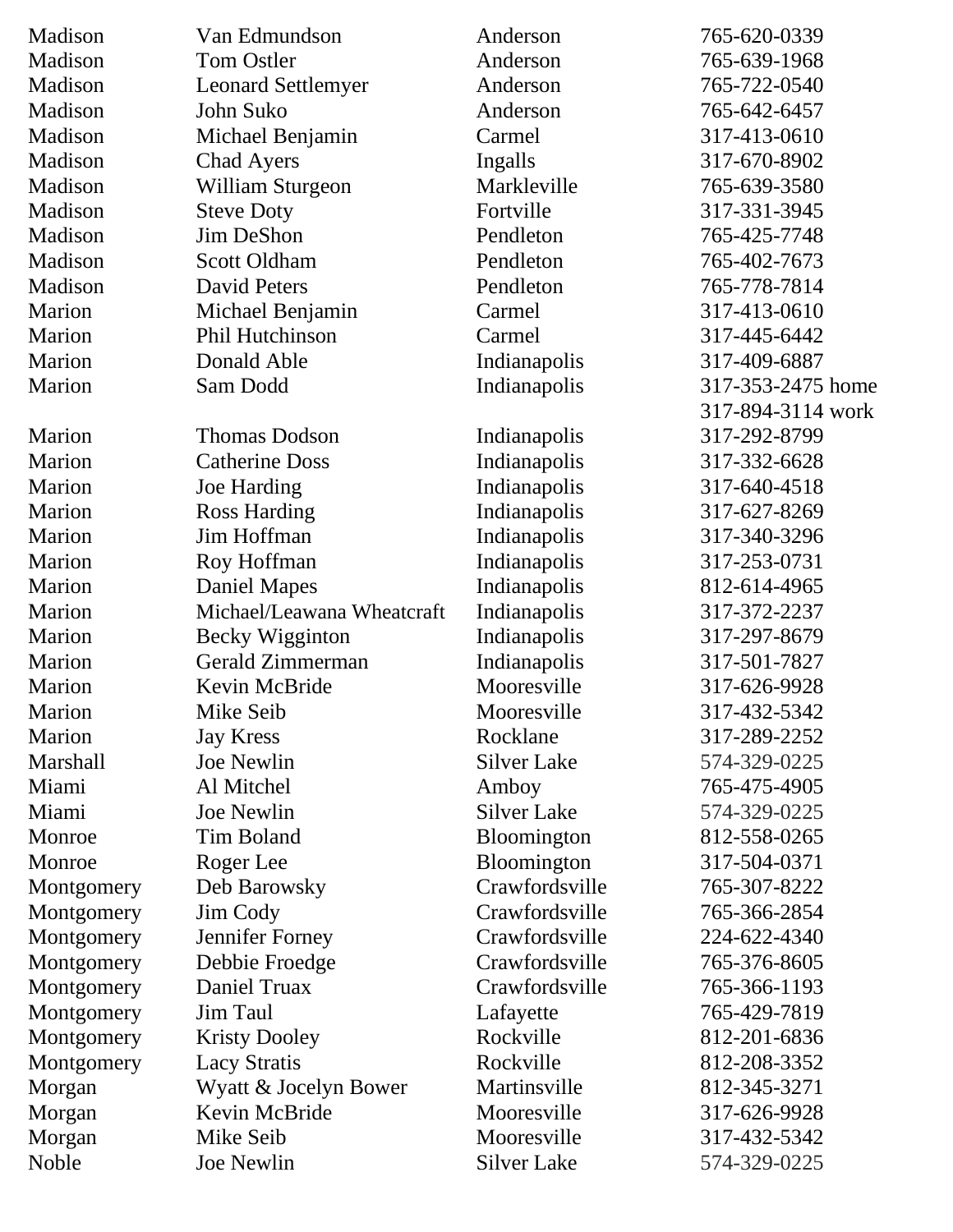| David Branneman<br>Mitchell<br>812-675-2782<br>Nancy & Joe Kimmel<br>812-653-0488<br>Paoli<br>812-201-8722<br>Andy Lohrman<br><b>Brazil</b><br>Crawfordsville<br>Deb Barowsky<br>765-307-8222<br>Crawfordsville<br>Jim Cody<br>765-366-2854<br>Debbie Froedge<br>Crawfordsville<br>765-376-8605<br><b>Cheryl Russell</b><br>765-585-6752<br>Kingman<br><b>Terre Haute</b><br><b>Cindy Rothrock</b><br>812-208-6156<br><b>Bob Kress</b><br><b>Burns Harbor</b><br>219-688-8532<br>Earl Schnell<br>Newburgh<br>812-598-9162<br>Craig Cleaver<br>Monticello<br>574-297-1199<br>Andy Lohrman<br><b>Brazil</b><br>812-201-8722<br>Crawfordsville<br>Deb Barowsky<br>765-307-8222<br>Crawfordsville<br>Jim Cody<br>765-366-2854<br>Crawfordsville<br>Debbie Froedge<br>765-376-8605<br><b>Bob Gruener</b><br>Fillmore<br>765-720-5089<br><b>Bret Hurley</b><br>765-721-0292<br>Greencastle<br><b>Ellen German</b><br>317-374-6966<br>Greencastle<br><b>Adam Meyer</b><br>765-346-0686<br>Greencastle<br><b>Kristy Dooley</b><br>Rockville<br>812-201-6836<br><b>Lacy Stratis</b><br>Rockville<br>812-208-3352<br>Putnam<br>Mark Hendrickson<br>Selma<br>765-625-1336<br>Randolph<br>Ripley<br>Jim Orem<br>Milan<br>812-623-2062<br>Rushville<br><b>Bill York</b><br>765-561-2399<br>574-276-5278<br>St. Joseph<br>Dave Laney<br>North Liberty<br><b>Rolling Prairie</b><br>Nancy Biggum<br>St. Joseph<br>219-363-2440<br><b>Silver Lake</b><br>St. Joseph<br>Joe Newlin<br>574-329-0225<br><b>Bill Gallman</b><br>812-722-5870<br>Scott<br>Marysville<br>317-289-2252<br>Shelby<br><b>Jay Kress</b><br>Rocklane<br><b>Rick Schultz</b><br>Shelbyville<br>317-997-5665<br>Shelby<br>Valarie Pickett<br>Waldron<br>317-439-4616<br>Shelby<br>Rick & Becky Boehm<br>812-608-0281<br>Spencer<br>Evanston<br>John Schaeffer<br>812-455-9111<br>Evanston<br>Spencer<br>Spencer<br>Earl Schnell<br>Newburgh<br>812-598-9162<br>Steuben<br>Rodney Snyder<br>260-668-2275<br>Angola<br><b>Randal Martin</b><br>740-360-5833<br>Steuben<br>Fremont<br>Sullivan<br><b>Wendy Spurlin</b><br>812-699-0353<br>Dugger<br>Kevin Hemp<br>Attica<br>815-383-9009<br>Tippecanoe<br>Deb Barowsky<br>Crawfordsville<br>765-307-8222<br>Tippecanoe<br>Crawfordsville<br>Jim Cody<br>765-366-2854<br>Tippecanoe<br>Jim Taul<br>Lafayette<br>765-429-7819<br>Tippecanoe<br>765-418-4407<br>Peter Gray<br><b>West Lafayette</b><br>Tippecanoe<br><b>Stephen Meyers</b><br><b>West Lafayette</b><br>812-314-5973<br>Tippecanoe<br>Carmel<br>317-413-0610<br>Tipton<br>Michael Benjamin | Orange  | Dan Schroeder        | French Lick | 812-631-7848 |
|--------------------------------------------------------------------------------------------------------------------------------------------------------------------------------------------------------------------------------------------------------------------------------------------------------------------------------------------------------------------------------------------------------------------------------------------------------------------------------------------------------------------------------------------------------------------------------------------------------------------------------------------------------------------------------------------------------------------------------------------------------------------------------------------------------------------------------------------------------------------------------------------------------------------------------------------------------------------------------------------------------------------------------------------------------------------------------------------------------------------------------------------------------------------------------------------------------------------------------------------------------------------------------------------------------------------------------------------------------------------------------------------------------------------------------------------------------------------------------------------------------------------------------------------------------------------------------------------------------------------------------------------------------------------------------------------------------------------------------------------------------------------------------------------------------------------------------------------------------------------------------------------------------------------------------------------------------------------------------------------------------------------------------------------------------------------------------------------------------------------------------------------------------------------------------------------------------------------------------------------------------------------------------------------------------------------------------------------------------------------------------------------------------------------------------------------------------------------------------------------------------------------------------------------------------|---------|----------------------|-------------|--------------|
|                                                                                                                                                                                                                                                                                                                                                                                                                                                                                                                                                                                                                                                                                                                                                                                                                                                                                                                                                                                                                                                                                                                                                                                                                                                                                                                                                                                                                                                                                                                                                                                                                                                                                                                                                                                                                                                                                                                                                                                                                                                                                                                                                                                                                                                                                                                                                                                                                                                                                                                                                        | Orange  |                      |             |              |
|                                                                                                                                                                                                                                                                                                                                                                                                                                                                                                                                                                                                                                                                                                                                                                                                                                                                                                                                                                                                                                                                                                                                                                                                                                                                                                                                                                                                                                                                                                                                                                                                                                                                                                                                                                                                                                                                                                                                                                                                                                                                                                                                                                                                                                                                                                                                                                                                                                                                                                                                                        | Orange  |                      |             |              |
|                                                                                                                                                                                                                                                                                                                                                                                                                                                                                                                                                                                                                                                                                                                                                                                                                                                                                                                                                                                                                                                                                                                                                                                                                                                                                                                                                                                                                                                                                                                                                                                                                                                                                                                                                                                                                                                                                                                                                                                                                                                                                                                                                                                                                                                                                                                                                                                                                                                                                                                                                        | Parke   |                      |             |              |
|                                                                                                                                                                                                                                                                                                                                                                                                                                                                                                                                                                                                                                                                                                                                                                                                                                                                                                                                                                                                                                                                                                                                                                                                                                                                                                                                                                                                                                                                                                                                                                                                                                                                                                                                                                                                                                                                                                                                                                                                                                                                                                                                                                                                                                                                                                                                                                                                                                                                                                                                                        | Parke   |                      |             |              |
|                                                                                                                                                                                                                                                                                                                                                                                                                                                                                                                                                                                                                                                                                                                                                                                                                                                                                                                                                                                                                                                                                                                                                                                                                                                                                                                                                                                                                                                                                                                                                                                                                                                                                                                                                                                                                                                                                                                                                                                                                                                                                                                                                                                                                                                                                                                                                                                                                                                                                                                                                        | Parke   |                      |             |              |
|                                                                                                                                                                                                                                                                                                                                                                                                                                                                                                                                                                                                                                                                                                                                                                                                                                                                                                                                                                                                                                                                                                                                                                                                                                                                                                                                                                                                                                                                                                                                                                                                                                                                                                                                                                                                                                                                                                                                                                                                                                                                                                                                                                                                                                                                                                                                                                                                                                                                                                                                                        | Parke   |                      |             |              |
|                                                                                                                                                                                                                                                                                                                                                                                                                                                                                                                                                                                                                                                                                                                                                                                                                                                                                                                                                                                                                                                                                                                                                                                                                                                                                                                                                                                                                                                                                                                                                                                                                                                                                                                                                                                                                                                                                                                                                                                                                                                                                                                                                                                                                                                                                                                                                                                                                                                                                                                                                        | Parke   |                      |             |              |
|                                                                                                                                                                                                                                                                                                                                                                                                                                                                                                                                                                                                                                                                                                                                                                                                                                                                                                                                                                                                                                                                                                                                                                                                                                                                                                                                                                                                                                                                                                                                                                                                                                                                                                                                                                                                                                                                                                                                                                                                                                                                                                                                                                                                                                                                                                                                                                                                                                                                                                                                                        | Parke   |                      |             |              |
|                                                                                                                                                                                                                                                                                                                                                                                                                                                                                                                                                                                                                                                                                                                                                                                                                                                                                                                                                                                                                                                                                                                                                                                                                                                                                                                                                                                                                                                                                                                                                                                                                                                                                                                                                                                                                                                                                                                                                                                                                                                                                                                                                                                                                                                                                                                                                                                                                                                                                                                                                        | Porter  |                      |             |              |
|                                                                                                                                                                                                                                                                                                                                                                                                                                                                                                                                                                                                                                                                                                                                                                                                                                                                                                                                                                                                                                                                                                                                                                                                                                                                                                                                                                                                                                                                                                                                                                                                                                                                                                                                                                                                                                                                                                                                                                                                                                                                                                                                                                                                                                                                                                                                                                                                                                                                                                                                                        | Posey   |                      |             |              |
|                                                                                                                                                                                                                                                                                                                                                                                                                                                                                                                                                                                                                                                                                                                                                                                                                                                                                                                                                                                                                                                                                                                                                                                                                                                                                                                                                                                                                                                                                                                                                                                                                                                                                                                                                                                                                                                                                                                                                                                                                                                                                                                                                                                                                                                                                                                                                                                                                                                                                                                                                        | Pulaski |                      |             |              |
|                                                                                                                                                                                                                                                                                                                                                                                                                                                                                                                                                                                                                                                                                                                                                                                                                                                                                                                                                                                                                                                                                                                                                                                                                                                                                                                                                                                                                                                                                                                                                                                                                                                                                                                                                                                                                                                                                                                                                                                                                                                                                                                                                                                                                                                                                                                                                                                                                                                                                                                                                        | Putnam  |                      |             |              |
|                                                                                                                                                                                                                                                                                                                                                                                                                                                                                                                                                                                                                                                                                                                                                                                                                                                                                                                                                                                                                                                                                                                                                                                                                                                                                                                                                                                                                                                                                                                                                                                                                                                                                                                                                                                                                                                                                                                                                                                                                                                                                                                                                                                                                                                                                                                                                                                                                                                                                                                                                        | Putnam  |                      |             |              |
|                                                                                                                                                                                                                                                                                                                                                                                                                                                                                                                                                                                                                                                                                                                                                                                                                                                                                                                                                                                                                                                                                                                                                                                                                                                                                                                                                                                                                                                                                                                                                                                                                                                                                                                                                                                                                                                                                                                                                                                                                                                                                                                                                                                                                                                                                                                                                                                                                                                                                                                                                        | Putnam  |                      |             |              |
|                                                                                                                                                                                                                                                                                                                                                                                                                                                                                                                                                                                                                                                                                                                                                                                                                                                                                                                                                                                                                                                                                                                                                                                                                                                                                                                                                                                                                                                                                                                                                                                                                                                                                                                                                                                                                                                                                                                                                                                                                                                                                                                                                                                                                                                                                                                                                                                                                                                                                                                                                        | Putnam  |                      |             |              |
|                                                                                                                                                                                                                                                                                                                                                                                                                                                                                                                                                                                                                                                                                                                                                                                                                                                                                                                                                                                                                                                                                                                                                                                                                                                                                                                                                                                                                                                                                                                                                                                                                                                                                                                                                                                                                                                                                                                                                                                                                                                                                                                                                                                                                                                                                                                                                                                                                                                                                                                                                        | Putnam  |                      |             |              |
|                                                                                                                                                                                                                                                                                                                                                                                                                                                                                                                                                                                                                                                                                                                                                                                                                                                                                                                                                                                                                                                                                                                                                                                                                                                                                                                                                                                                                                                                                                                                                                                                                                                                                                                                                                                                                                                                                                                                                                                                                                                                                                                                                                                                                                                                                                                                                                                                                                                                                                                                                        | Putnam  |                      |             |              |
|                                                                                                                                                                                                                                                                                                                                                                                                                                                                                                                                                                                                                                                                                                                                                                                                                                                                                                                                                                                                                                                                                                                                                                                                                                                                                                                                                                                                                                                                                                                                                                                                                                                                                                                                                                                                                                                                                                                                                                                                                                                                                                                                                                                                                                                                                                                                                                                                                                                                                                                                                        | Putnam  |                      |             |              |
|                                                                                                                                                                                                                                                                                                                                                                                                                                                                                                                                                                                                                                                                                                                                                                                                                                                                                                                                                                                                                                                                                                                                                                                                                                                                                                                                                                                                                                                                                                                                                                                                                                                                                                                                                                                                                                                                                                                                                                                                                                                                                                                                                                                                                                                                                                                                                                                                                                                                                                                                                        | Putnam  |                      |             |              |
|                                                                                                                                                                                                                                                                                                                                                                                                                                                                                                                                                                                                                                                                                                                                                                                                                                                                                                                                                                                                                                                                                                                                                                                                                                                                                                                                                                                                                                                                                                                                                                                                                                                                                                                                                                                                                                                                                                                                                                                                                                                                                                                                                                                                                                                                                                                                                                                                                                                                                                                                                        | Putnam  |                      |             |              |
|                                                                                                                                                                                                                                                                                                                                                                                                                                                                                                                                                                                                                                                                                                                                                                                                                                                                                                                                                                                                                                                                                                                                                                                                                                                                                                                                                                                                                                                                                                                                                                                                                                                                                                                                                                                                                                                                                                                                                                                                                                                                                                                                                                                                                                                                                                                                                                                                                                                                                                                                                        |         |                      |             |              |
|                                                                                                                                                                                                                                                                                                                                                                                                                                                                                                                                                                                                                                                                                                                                                                                                                                                                                                                                                                                                                                                                                                                                                                                                                                                                                                                                                                                                                                                                                                                                                                                                                                                                                                                                                                                                                                                                                                                                                                                                                                                                                                                                                                                                                                                                                                                                                                                                                                                                                                                                                        |         |                      |             |              |
|                                                                                                                                                                                                                                                                                                                                                                                                                                                                                                                                                                                                                                                                                                                                                                                                                                                                                                                                                                                                                                                                                                                                                                                                                                                                                                                                                                                                                                                                                                                                                                                                                                                                                                                                                                                                                                                                                                                                                                                                                                                                                                                                                                                                                                                                                                                                                                                                                                                                                                                                                        |         |                      |             |              |
|                                                                                                                                                                                                                                                                                                                                                                                                                                                                                                                                                                                                                                                                                                                                                                                                                                                                                                                                                                                                                                                                                                                                                                                                                                                                                                                                                                                                                                                                                                                                                                                                                                                                                                                                                                                                                                                                                                                                                                                                                                                                                                                                                                                                                                                                                                                                                                                                                                                                                                                                                        | Rush    |                      |             |              |
|                                                                                                                                                                                                                                                                                                                                                                                                                                                                                                                                                                                                                                                                                                                                                                                                                                                                                                                                                                                                                                                                                                                                                                                                                                                                                                                                                                                                                                                                                                                                                                                                                                                                                                                                                                                                                                                                                                                                                                                                                                                                                                                                                                                                                                                                                                                                                                                                                                                                                                                                                        |         |                      |             |              |
|                                                                                                                                                                                                                                                                                                                                                                                                                                                                                                                                                                                                                                                                                                                                                                                                                                                                                                                                                                                                                                                                                                                                                                                                                                                                                                                                                                                                                                                                                                                                                                                                                                                                                                                                                                                                                                                                                                                                                                                                                                                                                                                                                                                                                                                                                                                                                                                                                                                                                                                                                        |         |                      |             |              |
|                                                                                                                                                                                                                                                                                                                                                                                                                                                                                                                                                                                                                                                                                                                                                                                                                                                                                                                                                                                                                                                                                                                                                                                                                                                                                                                                                                                                                                                                                                                                                                                                                                                                                                                                                                                                                                                                                                                                                                                                                                                                                                                                                                                                                                                                                                                                                                                                                                                                                                                                                        |         |                      |             |              |
|                                                                                                                                                                                                                                                                                                                                                                                                                                                                                                                                                                                                                                                                                                                                                                                                                                                                                                                                                                                                                                                                                                                                                                                                                                                                                                                                                                                                                                                                                                                                                                                                                                                                                                                                                                                                                                                                                                                                                                                                                                                                                                                                                                                                                                                                                                                                                                                                                                                                                                                                                        |         |                      |             |              |
|                                                                                                                                                                                                                                                                                                                                                                                                                                                                                                                                                                                                                                                                                                                                                                                                                                                                                                                                                                                                                                                                                                                                                                                                                                                                                                                                                                                                                                                                                                                                                                                                                                                                                                                                                                                                                                                                                                                                                                                                                                                                                                                                                                                                                                                                                                                                                                                                                                                                                                                                                        |         |                      |             |              |
|                                                                                                                                                                                                                                                                                                                                                                                                                                                                                                                                                                                                                                                                                                                                                                                                                                                                                                                                                                                                                                                                                                                                                                                                                                                                                                                                                                                                                                                                                                                                                                                                                                                                                                                                                                                                                                                                                                                                                                                                                                                                                                                                                                                                                                                                                                                                                                                                                                                                                                                                                        |         |                      |             |              |
|                                                                                                                                                                                                                                                                                                                                                                                                                                                                                                                                                                                                                                                                                                                                                                                                                                                                                                                                                                                                                                                                                                                                                                                                                                                                                                                                                                                                                                                                                                                                                                                                                                                                                                                                                                                                                                                                                                                                                                                                                                                                                                                                                                                                                                                                                                                                                                                                                                                                                                                                                        |         |                      |             |              |
|                                                                                                                                                                                                                                                                                                                                                                                                                                                                                                                                                                                                                                                                                                                                                                                                                                                                                                                                                                                                                                                                                                                                                                                                                                                                                                                                                                                                                                                                                                                                                                                                                                                                                                                                                                                                                                                                                                                                                                                                                                                                                                                                                                                                                                                                                                                                                                                                                                                                                                                                                        |         |                      |             |              |
|                                                                                                                                                                                                                                                                                                                                                                                                                                                                                                                                                                                                                                                                                                                                                                                                                                                                                                                                                                                                                                                                                                                                                                                                                                                                                                                                                                                                                                                                                                                                                                                                                                                                                                                                                                                                                                                                                                                                                                                                                                                                                                                                                                                                                                                                                                                                                                                                                                                                                                                                                        |         |                      |             |              |
|                                                                                                                                                                                                                                                                                                                                                                                                                                                                                                                                                                                                                                                                                                                                                                                                                                                                                                                                                                                                                                                                                                                                                                                                                                                                                                                                                                                                                                                                                                                                                                                                                                                                                                                                                                                                                                                                                                                                                                                                                                                                                                                                                                                                                                                                                                                                                                                                                                                                                                                                                        |         |                      |             |              |
|                                                                                                                                                                                                                                                                                                                                                                                                                                                                                                                                                                                                                                                                                                                                                                                                                                                                                                                                                                                                                                                                                                                                                                                                                                                                                                                                                                                                                                                                                                                                                                                                                                                                                                                                                                                                                                                                                                                                                                                                                                                                                                                                                                                                                                                                                                                                                                                                                                                                                                                                                        |         |                      |             |              |
|                                                                                                                                                                                                                                                                                                                                                                                                                                                                                                                                                                                                                                                                                                                                                                                                                                                                                                                                                                                                                                                                                                                                                                                                                                                                                                                                                                                                                                                                                                                                                                                                                                                                                                                                                                                                                                                                                                                                                                                                                                                                                                                                                                                                                                                                                                                                                                                                                                                                                                                                                        |         |                      |             |              |
|                                                                                                                                                                                                                                                                                                                                                                                                                                                                                                                                                                                                                                                                                                                                                                                                                                                                                                                                                                                                                                                                                                                                                                                                                                                                                                                                                                                                                                                                                                                                                                                                                                                                                                                                                                                                                                                                                                                                                                                                                                                                                                                                                                                                                                                                                                                                                                                                                                                                                                                                                        |         |                      |             |              |
|                                                                                                                                                                                                                                                                                                                                                                                                                                                                                                                                                                                                                                                                                                                                                                                                                                                                                                                                                                                                                                                                                                                                                                                                                                                                                                                                                                                                                                                                                                                                                                                                                                                                                                                                                                                                                                                                                                                                                                                                                                                                                                                                                                                                                                                                                                                                                                                                                                                                                                                                                        |         |                      |             |              |
|                                                                                                                                                                                                                                                                                                                                                                                                                                                                                                                                                                                                                                                                                                                                                                                                                                                                                                                                                                                                                                                                                                                                                                                                                                                                                                                                                                                                                                                                                                                                                                                                                                                                                                                                                                                                                                                                                                                                                                                                                                                                                                                                                                                                                                                                                                                                                                                                                                                                                                                                                        |         |                      |             |              |
|                                                                                                                                                                                                                                                                                                                                                                                                                                                                                                                                                                                                                                                                                                                                                                                                                                                                                                                                                                                                                                                                                                                                                                                                                                                                                                                                                                                                                                                                                                                                                                                                                                                                                                                                                                                                                                                                                                                                                                                                                                                                                                                                                                                                                                                                                                                                                                                                                                                                                                                                                        |         |                      |             |              |
|                                                                                                                                                                                                                                                                                                                                                                                                                                                                                                                                                                                                                                                                                                                                                                                                                                                                                                                                                                                                                                                                                                                                                                                                                                                                                                                                                                                                                                                                                                                                                                                                                                                                                                                                                                                                                                                                                                                                                                                                                                                                                                                                                                                                                                                                                                                                                                                                                                                                                                                                                        |         |                      |             |              |
|                                                                                                                                                                                                                                                                                                                                                                                                                                                                                                                                                                                                                                                                                                                                                                                                                                                                                                                                                                                                                                                                                                                                                                                                                                                                                                                                                                                                                                                                                                                                                                                                                                                                                                                                                                                                                                                                                                                                                                                                                                                                                                                                                                                                                                                                                                                                                                                                                                                                                                                                                        |         |                      |             |              |
|                                                                                                                                                                                                                                                                                                                                                                                                                                                                                                                                                                                                                                                                                                                                                                                                                                                                                                                                                                                                                                                                                                                                                                                                                                                                                                                                                                                                                                                                                                                                                                                                                                                                                                                                                                                                                                                                                                                                                                                                                                                                                                                                                                                                                                                                                                                                                                                                                                                                                                                                                        |         |                      |             |              |
|                                                                                                                                                                                                                                                                                                                                                                                                                                                                                                                                                                                                                                                                                                                                                                                                                                                                                                                                                                                                                                                                                                                                                                                                                                                                                                                                                                                                                                                                                                                                                                                                                                                                                                                                                                                                                                                                                                                                                                                                                                                                                                                                                                                                                                                                                                                                                                                                                                                                                                                                                        |         |                      |             |              |
|                                                                                                                                                                                                                                                                                                                                                                                                                                                                                                                                                                                                                                                                                                                                                                                                                                                                                                                                                                                                                                                                                                                                                                                                                                                                                                                                                                                                                                                                                                                                                                                                                                                                                                                                                                                                                                                                                                                                                                                                                                                                                                                                                                                                                                                                                                                                                                                                                                                                                                                                                        | Tipton  | <b>Russ Kirchner</b> | Tipton      | 317-385-3845 |